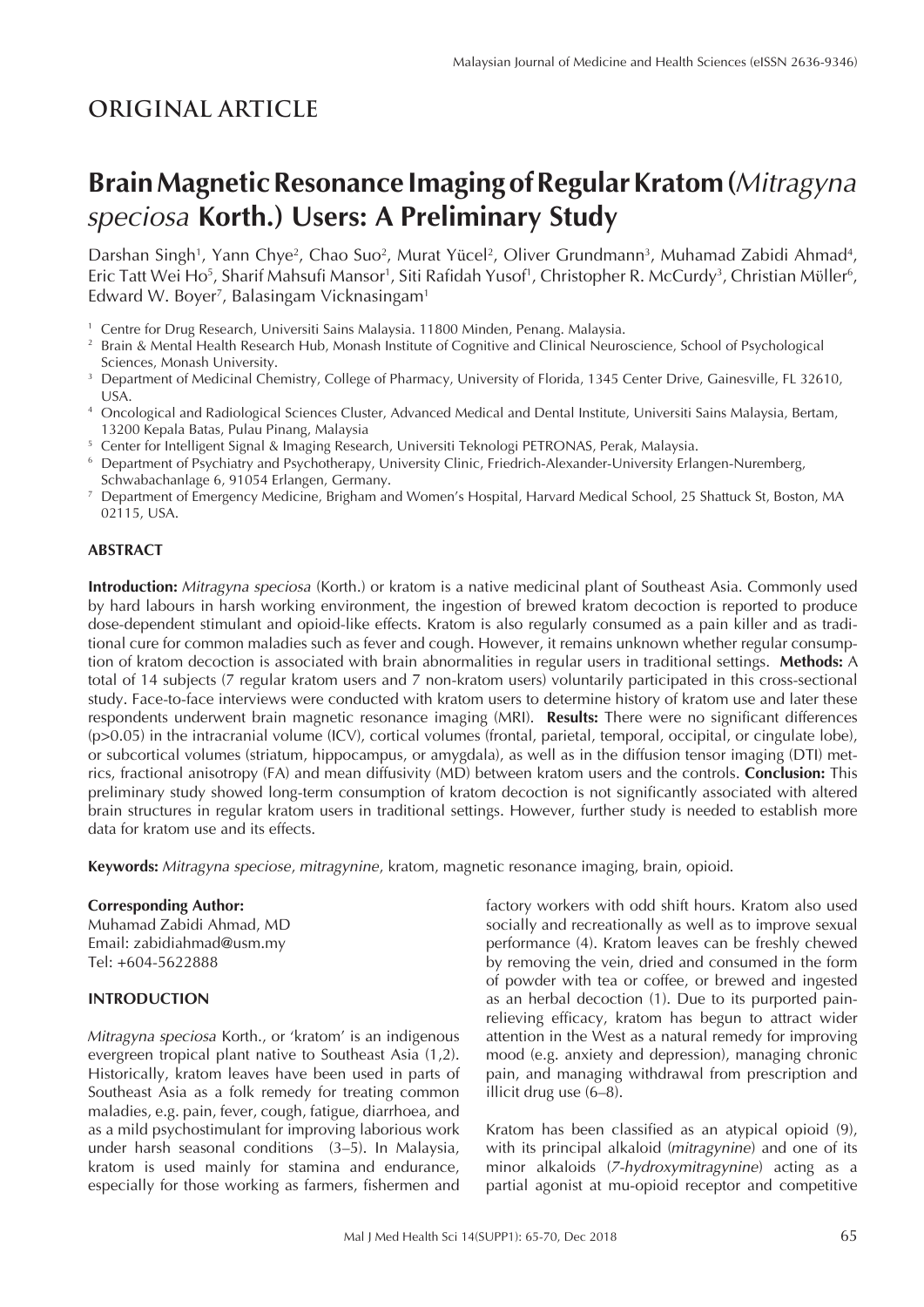antagonist at kappa and delta-opioid receptors with limited side-effects compared to classical opioids (10). Despite kratom's purported self-reported efficacy in managing mood disorders, chronic pain, and prescription opioid dependence (11), its use in the West has also been linked to case reports of detrimental health effects such as hepatoxicity, cardiovascular and gastrointestinal complications, hypothyroidism, seizures, neonatal withdrawal and deaths (12–16). Rat studies have further linked kratom administration to impaired cognitive functioning (17,18), necrosis of neuronal cells, alterations in the white matter of the hippocampus, frontal lobe and cerebellum, as well as degenerative nerve cell damage (i.e. pyknosis of neuronal cells) after chronic (100mg/kg) *mitragynine* administration (19). In spite of such concerning evidence, understanding of the effects of kratom use is yet limited, preventing an informed discourse on its efficacy and safety.

In particular, since kratom is claimed to have opioidlike properties in the scientific literature and by the Food and Drug Administration (FDA), there is concern that its long-term use may have negative health consequences. Chronic opioid use has been associated with potential brain alterations including altered structural and functional connectivity, as well as volumetric differences across cortical and subcortical brain regions (amygdala, nucleus accumbens, hippocampus (20). The extent to which kratom affects brain morphology, if at all, have not been examined in long-term kratom users. With magnetic resonance imaging (MRI), the study of brain morphology has advanced the knowledge on how drugs such as opioids affect the brain as some study suggests presence of rapid changes of the some brain structures in opioid use (21). Accordingly, we sought to determine whether frequent consumption of kratom decoction was linked to differences in brain structure (i.e. cortical and subcortical volume, as well as diffusion tensor imaging (DTI) scalars) relative to non-kratom using controls.

## **MATERIALS AND METHODS**

## **Study design and subjects**

A total of 14 subjects (7 kratom users and 7 non-kratom using controls) were recruited through convenience sampling from Penang, a northern state of peninsular Malaysia for this cross-sectional study. Eligible respondents were then screened by a psychiatrist and received blood testing comprising complete blood count, comprehensive metabolic testing, and liver function testing. The subjects also underwent a face-toface interview conducted by a trained research assistant using a semi-structured instrument that collected information related to respondent's socio-demographic characteristics, including current age, gender, ethnicity, marriage and employment status, and kratom use history, including first age of kratom use, kratom use duration, and current frequency and quantity of daily kratom use. Respondents then underwent brain MRI scans at the

Imaging unit of Advanced Medical and Dental Institute, Universiti Sains Malaysia.

#### **Study inclusion and exclusion criteria**

The inclusion criteria for the study included respondents who were 18 years or older, who self-reported daily use of kratom and used kratom on a daily basis for at least one year. We only recruited those with one or more years of kratom use history since regular longterm (>1 year) kratom consumption was associated with dependence and unpleasant side effects (3,22). We excluded respondents who reported other illicit drug use such as opiates, amphetamine, methamphetamine, cannabis, methadone, ketamine, and benzodiazepine as confirmed by qualitative screens of urine for drugs of abuse; respondent who had current or previous mental health or neurological condition as well as traumatic brain injury or any medical problems requiring treatment; and respondents who had MRI contraindications such as claustrophobia or metal implants. The control subjects were also subjected to the same exclusion criteria, but did not have a kratom use history.

## **Ethics**

This study protocol has been reviewed and approved by the Human Ethics and Research Committee of Universiti Sains Malaysia. As a token of appreciation, respondents were given financial compensation for their time as most of the respondents worked odd jobs and participation in this study for a day would cause loss of income. All respondents gave their written-informed consent.

#### *Mitragynine* **analysis**

To estimate the quantity of *mitragynine* consumed by the kratom users, two processed kratom juice samples were acquired from kratom traders in the community from which the respondents commonly obtained their kratom supply. On average, subjects consumed around 3 glasses of kratom decoction daily. The *mitragynine* content in the acquired kratom samples ranged from 24.06mg to 28.93mg. Thus, it is estimated that kratom users in this study ingested about 72.18mg to 86.79mg of *mitragynine* daily. For this study, the concoctions were brewed by the researchers with kratom leaves obtain from a single seller. Subjects consumed 3 glasses of kratom juice to achieve the required dosage. Procedures used to determine *mitragynine* content in the kratom juice samples are described in a previous study (23).

## **MRI data acquisition and processing**

All subjects were imaged on a 1.5-T GE Signa HDx scanner (Milwaukee, WI, USA) with an 8-channel head coil. Structural T1 data were acquired using a 3D Fast Spoiled Gradient Echo sequence (echo time (TE) = 4.412ms, repetition time  $(TR) = 10.66$ ms, matrix size =  $512x512mm$ , in-plane resolution =  $0.47x0.47mm$ , slice thickness = 4mm) (Figure 1). T1-weighted images were processed using Freesurfer (24) automated pipeline. This process included automated skull-stripping, linear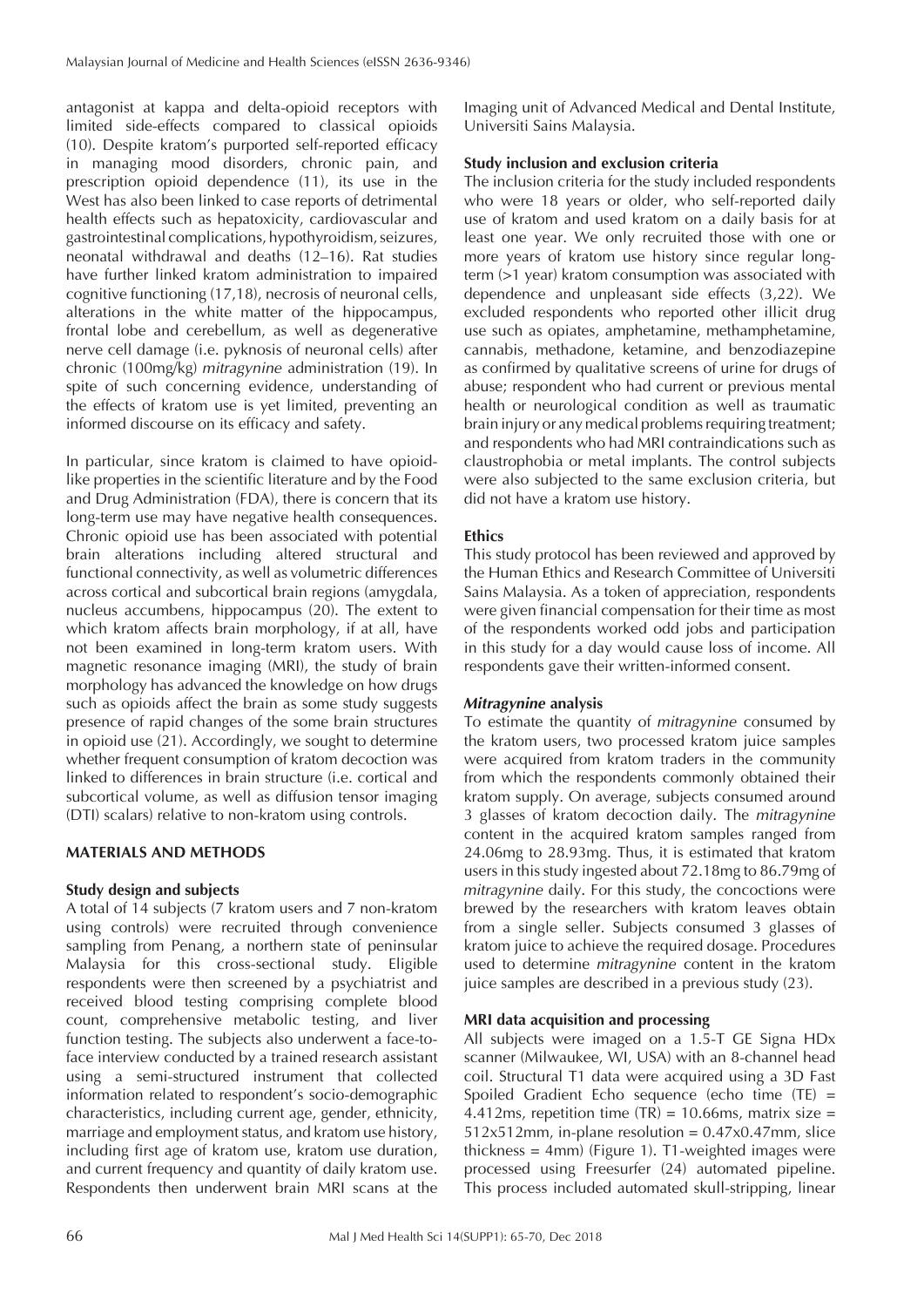

**Figure 1: Axial T1 image of the brain.** This image shows the brain of a subject in kratom group at the level of basal ganglia. The T1 weighted image was analysed using Freesurfer software.

Talairach registration, intensity normalization, cortical parcellation, and subcortical segmentation (24) (Figure 2).



**Figure 2: Reconstructed image and segmentation of basal ganglia.**  Automated skull-stripping, linear Talairach registration, intensity normalisation, cortical parcellation and subcortical segmentation were performed to measure the subcortical structures volume.

Volumetric measurements from the segmented cortical and subcortical regions were extracted for analysis. Diffusion-weighted images were acquired with a singleshot echo-planar imaging (SS-EPI) Stejskal-Tanner sequence (30 volumes, b-value =  $1000$  s/mm2, TR = 17000ms, TE = 101.1ms, field of view (FOV) = 24x24cm, matrix size =  $256x256mm$ , in-plane resolution = 0.9375x0.9375mm, 50 axial slices of 3mm thickness). 3 sets of unweighted (b=0) images were also acquired. Diffusion MRI data were processed using FSL's (FMRIB Software Library v5.0.10, http://www.fmrib.ox.ac.uk/ fsl) FDT and TBSS package (25). Mean subject fractional anisotropy (FA) and mean diffusivity (MD) values were extracted (Figure 3).



**Figure 3: Diffusion tensor image at basal ganglia level.** This image taken from a subject in kratom group shows diffusion tensor image and processed to extract fractional isotropy (FA) and mean diffusivity (MD) values.

## **Statistical analysis**

Cortical and subcortical volumes were extracted for the frontal lobe, parietal lobe, temporal lobe, occipital lobe, cingulate lobe, striatum, hippocampus, and amygdala. Scalar values for average FA and MD were also extracted. Volumetric outputs were adjusted for age by residualising its influence for analysis. Subsequently, age-adjusted volumes, and FA and MD values were compared between kratom users and controls using the Mann-Whitney U test.

#### **RESULTS**

#### **Demographic characteristics and kratom use history**

The subject's demographic characteristics are presented in Table I. All subjects were male, and were of Malay ethnicity with similar education level (11 years of

#### **Table I: Subject demographic and kratom use**

|                        | <b>Kratom Users</b><br>Mean (SD) | Non-Using<br>Controls<br>Mean (SD) |
|------------------------|----------------------------------|------------------------------------|
| Gender (Male)          | 7                                | 7                                  |
| Age                    | 27.1(2.5)                        | 20.9(2.0)                          |
| <b>Education Years</b> | 11.0(0.0)                        | 11.3(0.8)                          |
| Kratom Use             |                                  |                                    |
| Age at First Use       | 22.7(3.9)                        |                                    |
| Duration of Use        | 4.4(2.4)                         |                                    |
| Quantity/Day (Glasses) | 3.4(1.8)                         |                                    |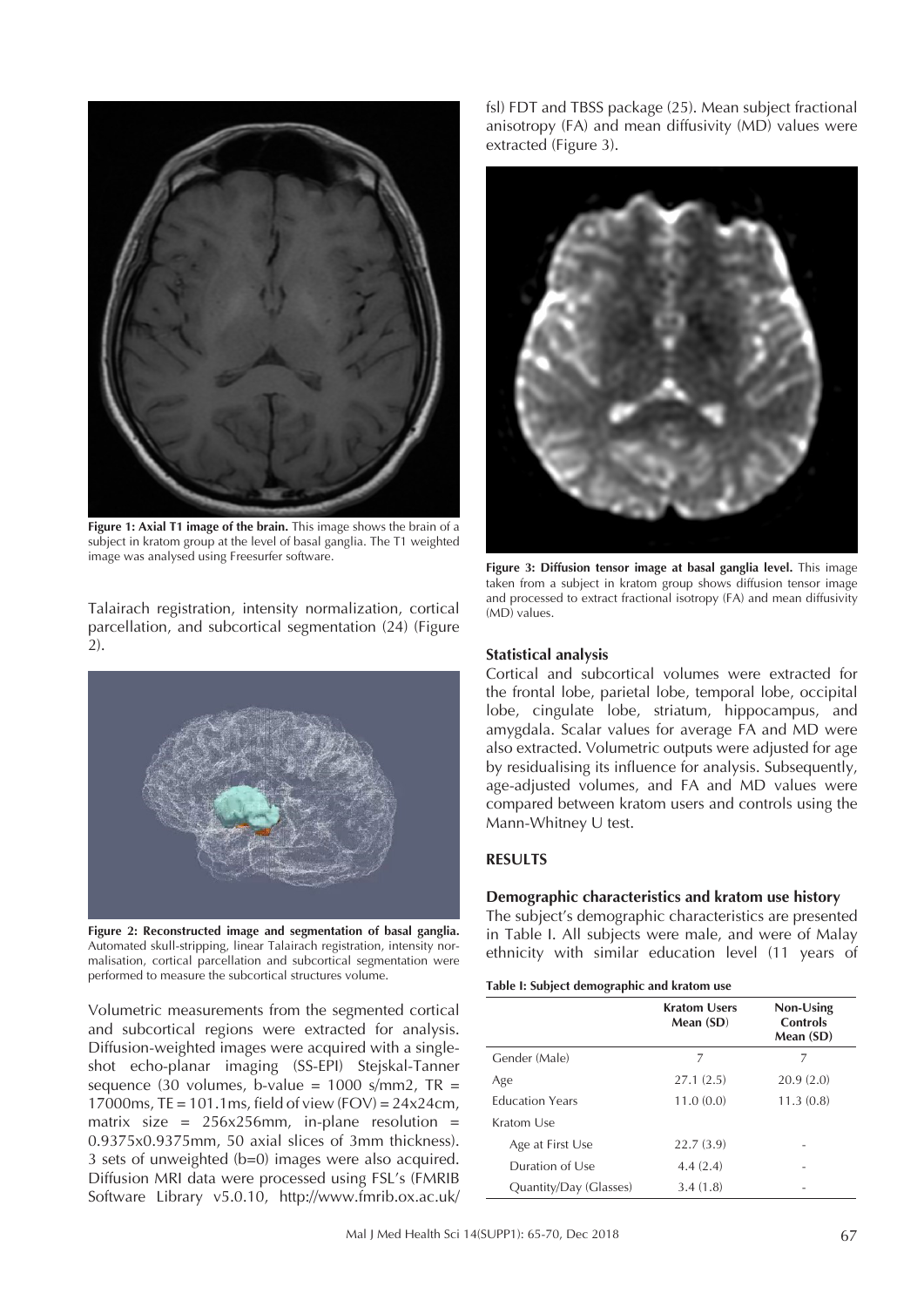primary and secondary education). Kratom users were slightly older than the control group. All kratom users had consumed between 72.18mg to 86.79mg of *mitragynine* daily for up to 5 years duration.

#### **Brain volume**

On brain MRI, no significant differences were found between kratom users and the controls, in intracranial volumes (ICV), cortical volumes of the frontal-, parietal-, temporal-, occipital-, or cingulate cortex, or subcortical volumes of the striatum, hippocampus, or amygdala, after adjusting for age. Neither were there significant differences in diffusion tensor imaging (DTI) metrics, fractional anisotropy (FA) and mean diffusivity (MD), between kratom users and the controls as showed in Table II.

#### **DISCUSSION**

The current study examined brain structure associated with regular consumption of kratom decoction. The results demonstrated no significant differences in cortical (frontal, parietal, temporal, occipital, and cingulate lobes) and subcortical (striatum, hippocampus, and amygdala) volumes, or FA and MD values in regular kratom users compared to non-users. Some study involving prescription opioid users reported changes in subcortical volume especially amygdala (21). However, we were unable to measure significant changes in subcortical volume measurement. As for cortical volume measurement, some study in cocaine users did not show significant changes in these volumes which is similar to our findings (26). In chronic methamphetamine use, some study have reported significant changes in hippocampal volume reduced hippocampal volume in chronic methamphetamine users compared to control subjects (27). All of these studies showed some similarities to kratom users although some showed significant difference of brain volume.

#### **Table II: Brain volume measurement**

While kratom is gaining popularity in Europe and north America as a novel recreational substance, the risk and benefits of use remain understudied (8). The findings from this study are thus timely in providing insight on morphological brain effects associated with kratom use.

Though kratom use been associated with posterior reversible leukoencephalopathy and recurrent seizures (28,29), it must be noted that the reported negative effects were likely induced by the combine use of kratom with other illicit substances as highlighted in case-studies, as well as in poison centre reports (14). Furthermore, commercially available kratom products are suspected to be adulterated (or spiked) with *7-hydroxymitragynine*, a potent kratom alkaloid which naturally only present in a very low amount in kratom leaves (30). In relation to central nervous system exposure, *mitragynine* and *7-hydroxymitragynine* are able to cross the blood-brain barrier (BBB) and interact with the efflux transporters P-glycoprotein (31–33), and breast cancer resistance protein (hBCRP) (34), which are both expressed at the BBB and function to limit permeation and to remove potentially neurotoxic endogenous and exogenous substances from the brain. Hence, it is possible that the reported detrimental effects of kratom on the brain were resulted from drug-drug interaction, where kratom alkaloids aided or increased brain permeation of other illicit substances by inhibiting function of the efflux transporters. On the other hand, kratom alkaloids were reported to increase activities of the P-glycoprotein and cytochrome P450 enzymes through modulation of pregnane X receptor expression (35). Notably, most of the reported kratom exposure cases in the West have been aggravated by the concomitant use of kratom extracts with other substances like ethanol, benzodiazepines, narcotics, and acetaminophen (14). So far, kratom consumption among users in traditional settings in Southeast Asia has not been linked to adverse health effects or toxicity (23,36). Previously reported studies on

|                                 | <b>Kratom Users</b><br>Mean (SD) | <b>Non-Using Controls</b><br>Mean (SD) | p-value <sup>a</sup> |
|---------------------------------|----------------------------------|----------------------------------------|----------------------|
| Brain Volume (mm <sup>3</sup> ) |                                  |                                        |                      |
| Intracranial Volume (ICV)       | 1533814 (589675)                 | 1263670 (174579)                       | 0.338                |
| Frontal Lobe                    | 156987 (9277)                    | 163655 (15237)                         | 0.749                |
| Parietal Lobe                   | 106861 (7694)                    | 99966 (7320)                           | 0.482                |
| Temporal Lobe                   | 87669 (7502)                     | 90105 (9116)                           | 0.749                |
| Occipital Lobe                  | 50506 (3458)                     | 50358 (2639)                           | 0.848                |
| Cingulate Lobe                  | 18637 (1567)                     | 18658 (2569)                           | 0.655                |
| Striatum                        | 17429 (1741)                     | 20743 (2502)                           | 0.949                |
| <b>Hippocampus</b>              | 9834 (974)                       | 9734 (895)                             | 0.949                |
| Amygdala                        | 3014 (343)                       | 3283 (308)                             | 0.749                |
| Fractional Anisotropy (FA)      | 0.263(0.007)                     | 0.272(0.008)                           | 0.085                |
| Mean Diffusivity (MD)           | 0.0012(0.00007)                  | 0.0011(0.00004)                        | 0.064                |

a Mann-Whitney U test applied with brain volumes adjusted for age (p<0.05).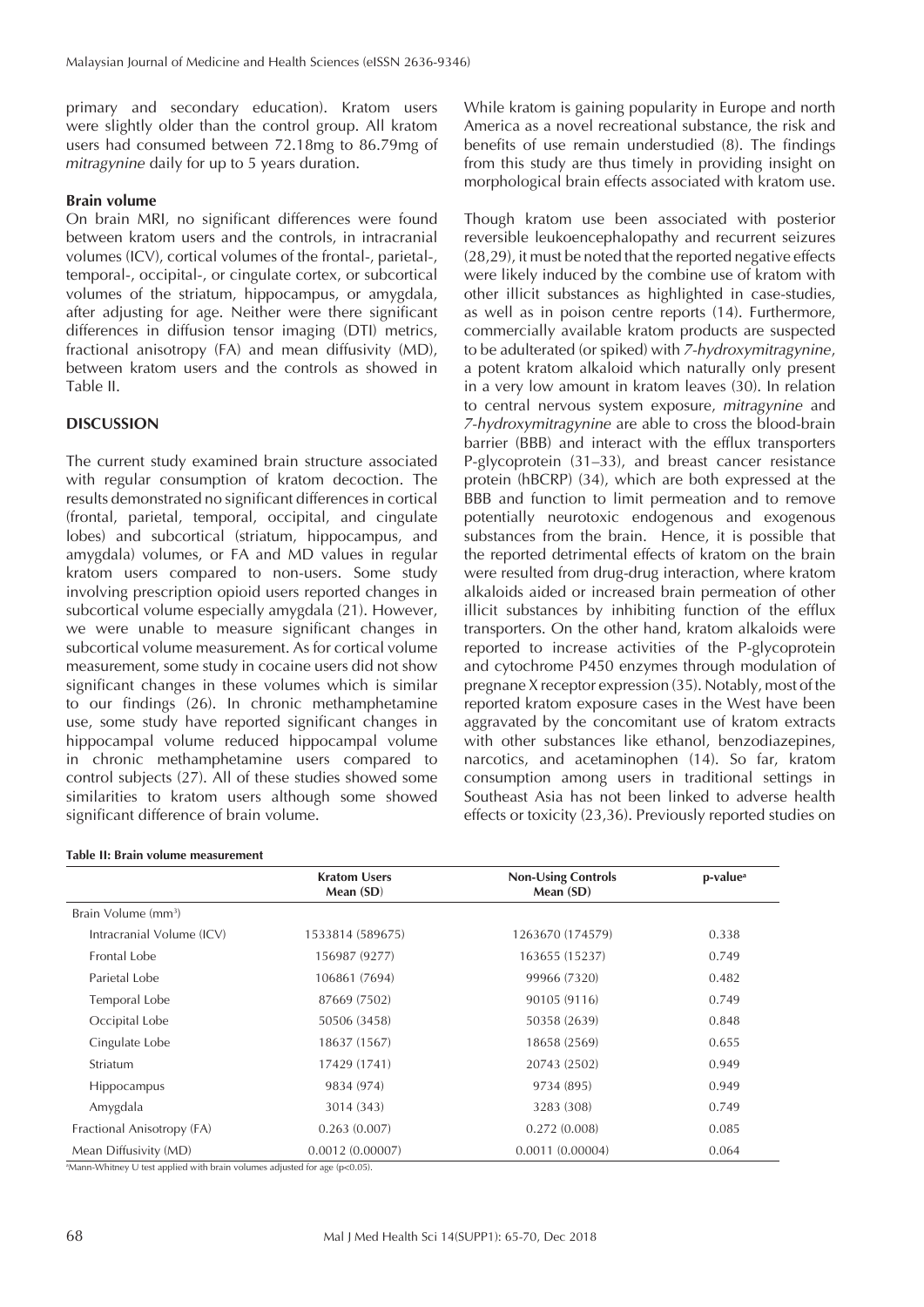kratom's adverse effects are also mostly confined to case studies of acute toxicity or physical health effects (1). The brain morphology associated with regular kratom consumption has not been explored prior to this study.

This study has a few limitations. While we did not find any structural differences between users and controls, our sample size may have limited power to detect a significant difference. Generalisation of our finding is therefore difficult. Second, our use of self-reported data limited in our ability to validate users previous illicit drug use despite the use of confirmatory drug screens. Finally, in order to assess kratom-related effects on the brain relative to those of other opioids such as opioid dependence which have been associated with volumetric differences across brain regions including the amygdala, nucleus accumbens, hypothalamus, as well as frontal and cingulate lobes (20,21,37), it would be useful to include an opioid-using group in future studies.

## **CONCLUSION**

In conclusion, our findings indicate that regular consumption of kratom decoction (equivalent to a daily dose of 72.18 mg to 86.79 mg of *mitragynine*) was not associated with altered brain structure relative to nonusing controls. Given its limited number of harmful effects when used as a single agent, kratom and its alkaloids hold therapeutic potential as a novel medication for pain management and addiction management, since *mitragynine* is shown to have little abuse potential and can be used to reduce opioid intake (38,39). However, future studies must extend these findings to a larger sample including opioid-dependent users.

#### **ACKNOWLEDGMENTS**

This work was supported by the Research University Grant of Universiti Sains Malaysia (1001CDADAH/816306), and Higher Institution's Centre of Excellence (HICoE) Grant (311CDADAH/4401009). We thank Muhammad Eshal Bin Dzulkapli for his assistance in the field data collection process, and the radiographers Suzana Mat Isa, Nurul Ain Mohd Khatli, Noor Aishah Mohd Zainal and Fadhilah Ahmad for conducting the MRI scans.

#### **REFERENCES**

- 1. Singh D, Narayanan S, Vicknasingam B. Traditional and non-traditional uses of *Mitragynine* (Kratom): A survey of the literature. Brain Research Bulletin. 2016.
- 2. Brown PN, Lund JA, Murch SJ. A botanical, phytochemical and ethnomedicinal review of the genus Mitragyna korth: Implications for products sold as kratom. Journal of Ethnopharmacology. 2017.
- 3. Suwanlert S. A study of kratom eaters in Thailand. Bull Narc. 1975;27(3):21–7.
- 4. Ahmad K, Aziz Z. Mitragyna speciosa use in the northern states of Malaysia: A cross-sectional study. J Ethnopharmacol. 2012;
- 5. Saingam D, Assanangkornchai S, Geater AF, Balthip Q. Pattern and consequences of krathom (Mitragyna speciosa Korth.) use among male villagers in southern Thailand: A qualitative study. Int J Drug Policy. 2013;
- 6. Boyer EW, Babu KM, Adkins JE, McCurdy CR, Halpern JH. Self-treatment of opioid withdrawal using kratom (Mitragynia speciosa korth). Addiction. 2008;103(6):1048–50.
- 7. Smith KE, Lawson T. Prevalence and motivations for kratom use in a sample of substance users enrolled in a residential treatment program. Drug Alcohol Depend. 2017;
- 8. Henningfield JE, Fant R V., Wang DW. The abuse potential of kratom according the 8 factors of the controlled substances act: implications for regulation and research. Psychopharmacology. 2018.
- 9. Raffa RB, Pergolizzi J V., Taylor R, Ossipov MH. Nature's first "atypical opioids": Kratom and *mitragynine*s. Journal of Clinical Pharmacy and Therapeutics. 2018.
- 10. Kruegel AC, Grundmann O. The medicinal chemistry and neuropharmacology of kratom: A preliminary discussion of a promising medicinal plant and analysis of its potential for abuse. Neuropharmacology. 2018.
- 11. Grundmann O. Patterns of Kratom use and health impact in the US—Results from an online survey. Drug Alcohol Depend. 2017;
- 12. Kapp FG, Maurer HH, Auw??rter V, Winkelmann M, Hermanns-Clausen M. Intrahepatic Cholestasis Following Abuse of Powdered Kratom (Mitragyna speciosa). J Med Toxicol. 2011;7(3):227–31.
- 13. Sheleg S V., Collins GB. A coincidence of addiction to "kratom" and Severe primary hypothyroidism. J Addict Med. 2011;
- 14. Anwar M, Law R, Schier J. Notes from the Field: Kratom (Mitragyna speciosa) Exposures Reported to Poison Centers - United States, 2010-2015. MMWR Morb Mortal Wkly Rep. 2016;
- 15. Mackay L, Abrahams R. Novel case of maternal and neonatal kratom dependence and withdrawal. Canadian Family Physician. 2018.
- 16. Tayabali K, Bolzon C, Foster P, Patel J, Kalim MO. Kratom: a dangerous player in the opioid crisis. Vol. 8, Journal of Community Hospital Internal Medicine Perspectives. 2018. p. 107–10.
- 17. M TH, Apryani E, Moklas MAA, Sharida F, Farhan MA. Determination of *Mitragynine* Bound Opioid Receptors. Adv Med Dent Sci. 2010;3(3):65–70.
- 18. Hassan Z, Muzaimi M, Navaratnam V, Yusoff NHM, Suhaimi FW, Vadivelu R, et al. From Kratom to *mitragynine* and its derivatives: Physiological and behavioural effects related to use, abuse, and addiction. Neurosci Biobehav Rev. 2013;37(2).